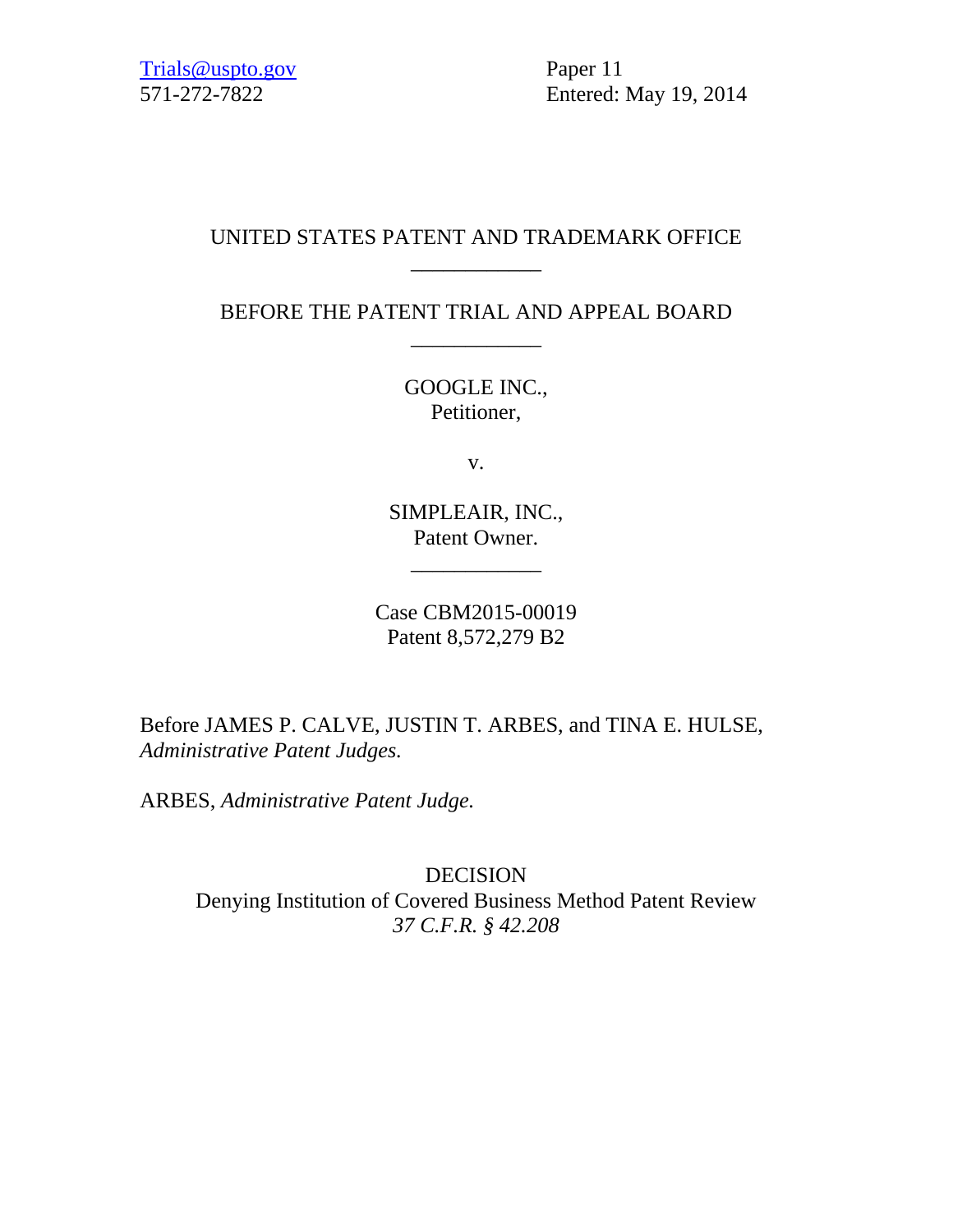$\overline{a}$ 

Petitioner Google Inc. filed a Petition (Paper 2, "Pet.") requesting covered business method patent review of claims 1–4, 6–11, 13–21, 24, 27–35, 37, 38, 42, 43, 47–49, 54, 55, 62, and 63 of U.S. Patent No. 8,572,279 B2 (Ex. 1001, "the '279 patent") pursuant to 35 U.S.C. §§ 321–29. Patent Owner SimpleAir, Inc. filed a Preliminary Response (Paper 9, "Prelim. Resp."). With its Preliminary Response, Patent Owner provided evidence that it filed with the Office a statutory disclaimer of claims 19, 24, 27, 33, 34, 53, 58, 61, 67, and 68 of the '279 patent pursuant to 37 C.F.R. § 1.321(a). *See* Prelim. Resp. 25–26; Ex. 2005. Accordingly, no covered business method patent review will be instituted for claims 19, 24, 27, 33, and 34. *See* 37 C.F.R. § 42.207(e).

For the remaining claims 1–4, 6–11, 13–18, 20, 21, 28–32, 35, 37, 38, 42, 43, 47–49, 54, 55, 62, and 63, we determine whether to institute a covered business method patent review under 35 U.S.C.  $\S 324$ .<sup>1</sup> Pursuant to 35 U.S.C. § 324(a), the Director may not authorize a covered business method patent review unless the information in the petition, if unrebutted, "would demonstrate that it is more likely than not that at least 1 of the claims challenged in the petition is unpatentable." For the reasons that follow, we have decided not to institute a covered business method patent review.

<sup>&</sup>lt;sup>1</sup> See Office Patent Trial Practice Guide, 77 Fed. Reg. 48,756, 48,764–65 (Aug. 14, 2012) ("[A] patent owner may file a statutory disclaimer of one or more challenged claims to streamline the proceedings. Where no challenged claims remain, the Board would terminate the proceeding. Where one or more challenged claims remain, the Board's decision on institution would be based solely on the remaining claims.").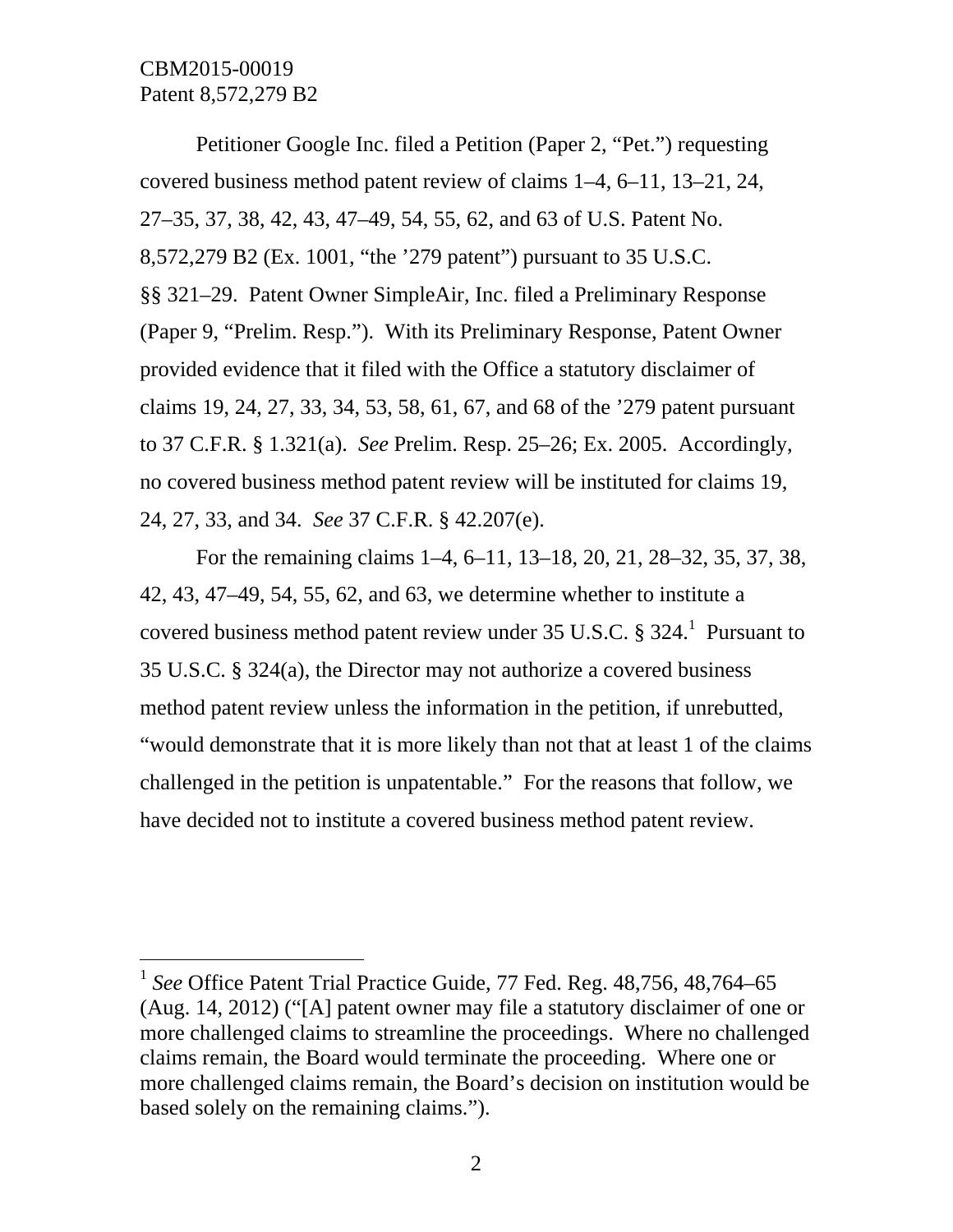#### I. BACKGROUND

#### *A. The '279 Patent*

The '279 patent describes a "system and method for data communication connecting on-line networks with on-line and off-line computers." Ex. 1001, col. 2, ll. 55–58. In one embodiment, wireless communication system 10 connects on-line information sources 12 with on- and off-line computers, such as personal computers 14. *Id*. at col. 5, ll. 40–43, Fig. 1. Data parsed from a plurality of incoming data feeds 16 of information sources 12 are transmitted wirelessly from central broadcast server 34 to commercial wireless carrier 36 to wireless receivers 32 that are connected to personal computers 14. *Id*. at col. 5, l. 60–col. 6, l. 1, col. 6, ll. 46–52. When data packets are processed and formed into a complete message, communications server 38 notifies user interface alert panel 50, which presents an icon that, when clicked, notifies viewers 20, which display particular data on computers 14. *Id*. at col. 6, ll. 46–60. Thus, remote computer 14 can receive information even while it is off-line (i.e., not connected to the Internet or on-line service). *Id*. at col. 7, ll. 10–13. Uniform Resource Locators (URLs) embedded in the data packets provide an automated wired or wireless connection or link 22 to information source 12 for obtaining detailed data. *Id*. at col. 6, ll. 62–66.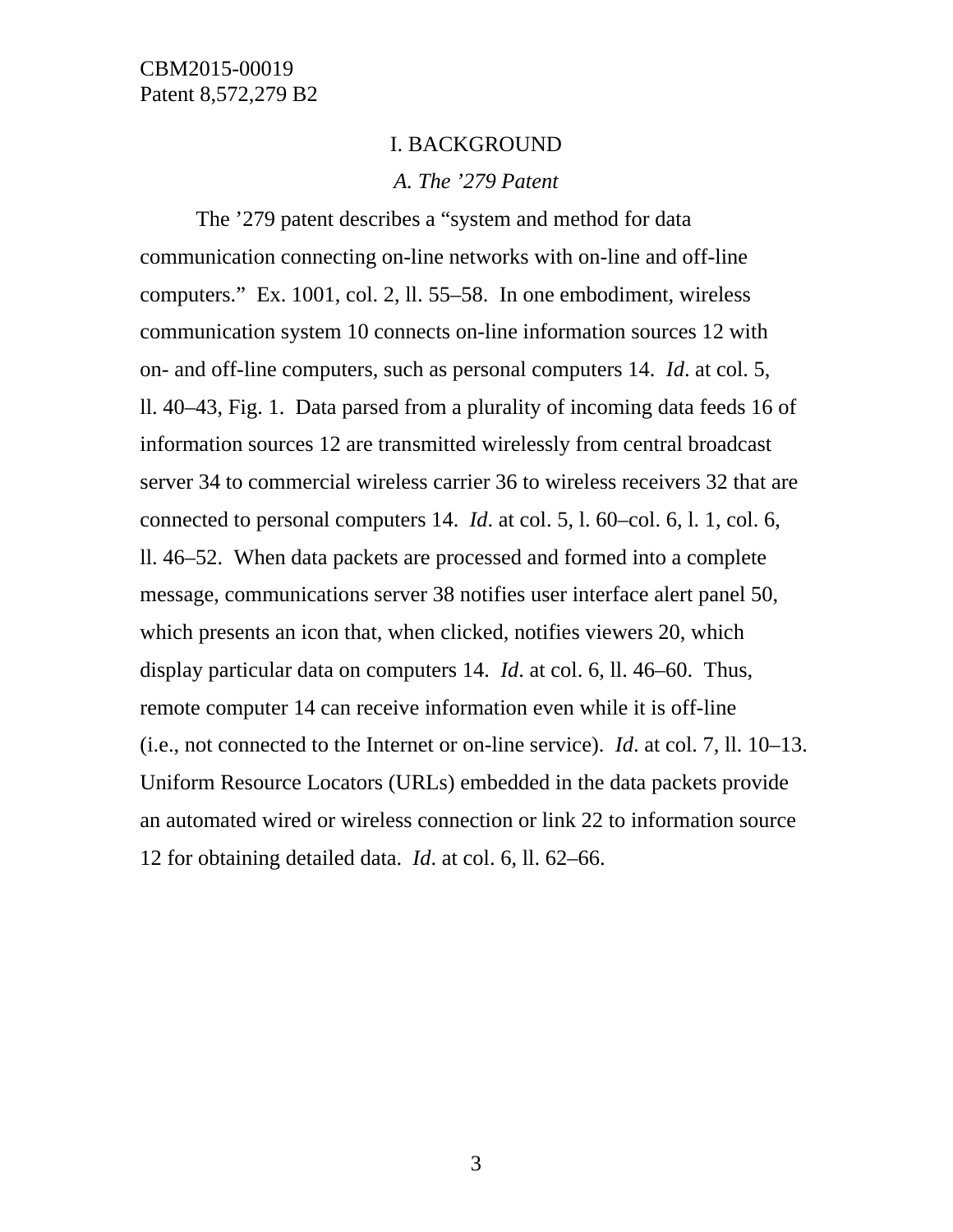

Figure 1 of the '279 patent is reproduced below.

As shown in Figure 1 above, real time data feeds from information sources 12 on the Internet are provided to server network 33 in central broadcast server 34, such as FTP server 102 and SMTP server 104. *Id*. at col. 8, ll. 9–15, Fig. 2. Data, "which can include but [are] not limited to stock quotes, weather, lotto, E-mail, etc.," are "parsed by parsers, such as the stock quote parser 106, weather parser 108, lotto parser 110 and mail parser 112, and then transmitted to the content manager 114 located in the central broadcast server 34." *Id*. at col. 8, ll. 15–21, 41–45. Content manager 114 communicates with information gateway 134, which builds data blocks and determines all applicable real and virtual addresses based on the type of information in the data block and user subscription data from subscriber database 130. *Id*. at col. 8, l. 62–col. 9, l. 17, col. 22, ll. 13–18. Wireless gateway 136 packetizes, compresses, and encrypts data blocks for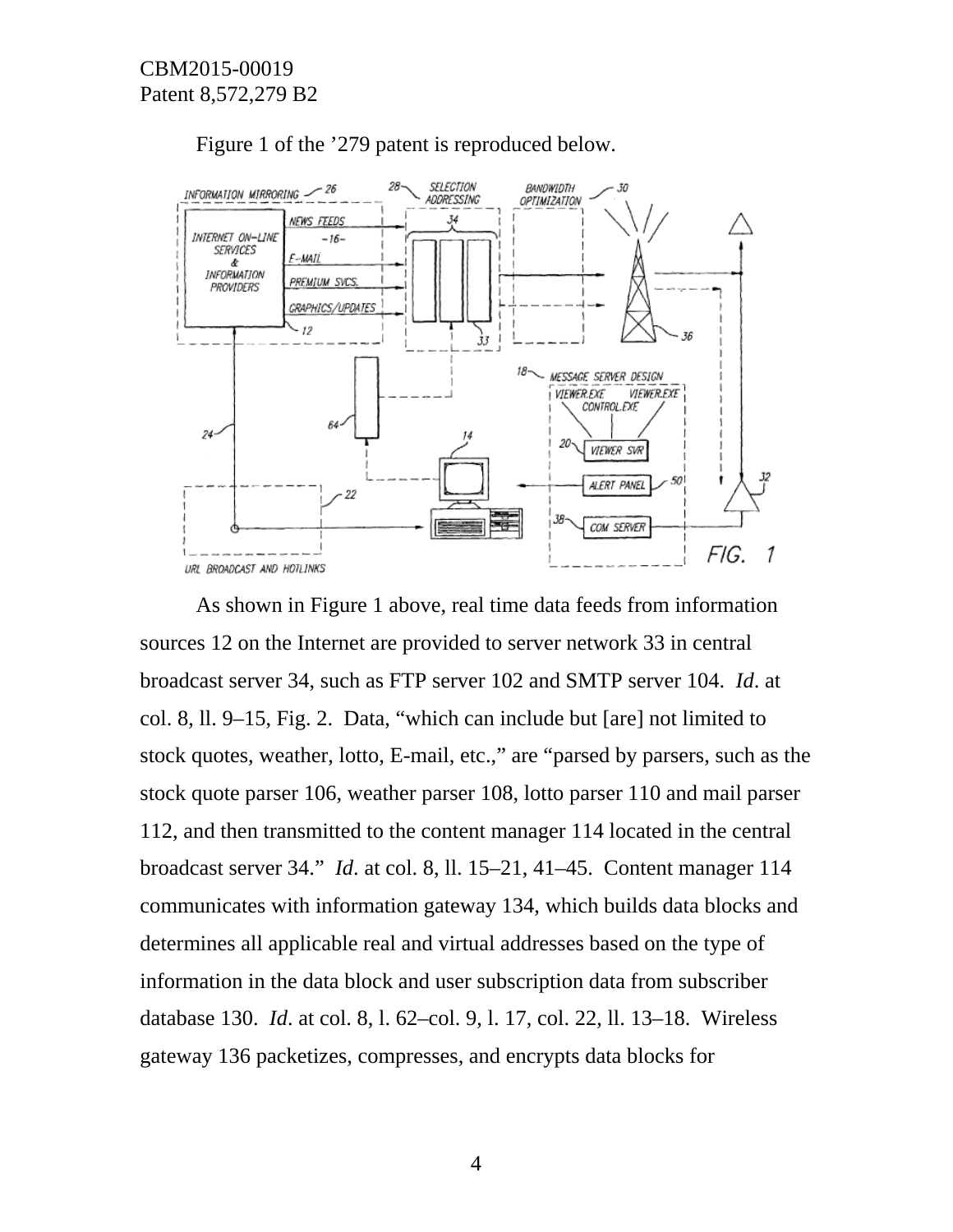transmission over the wireless broadcast network to receivers. *Id*. at col. 9, ll. 18–24, col. 11, ll. 31–42, Fig. 4.

### *B. Illustrative Claim*

Claim 1 of the '279 patent recites:

1. A system to transmit data from an information source to remote computing devices, the system comprising:

a central broadcast server configured to receive data from at least one information source and process the received data with at least one parser;

an information gateway communicatively coupled to the central broadcast server, the information gateway configured to build data blocks from the parsed data and assign addresses to the data blocks;

a transmission gateway communicatively coupled to one or both of the central broadcast server and the information gateway, the transmission gateway configured to prepare the addressed data blocks for transmission to receivers communicatively coupled to the remote computing devices and initiate transmission of the addressed data blocks to the receivers, wherein the transmission is made whether the remote computing devices are online or offline from a data channel associated with each remote computing device.

### *C. The Prior Art*

Petitioner relies on the following prior art:

U.S. Patent No. 4,899,136, issued Feb. 6, 1990 (Ex. 1004, "Beard");

U.S. Patent No. 5,339,392, issued Aug. 16, 1994 (Ex. 1031, "Risberg");

U.S. Patent No. 5,414,773, issued May 9, 1995 (Ex. 1022, "Handelman");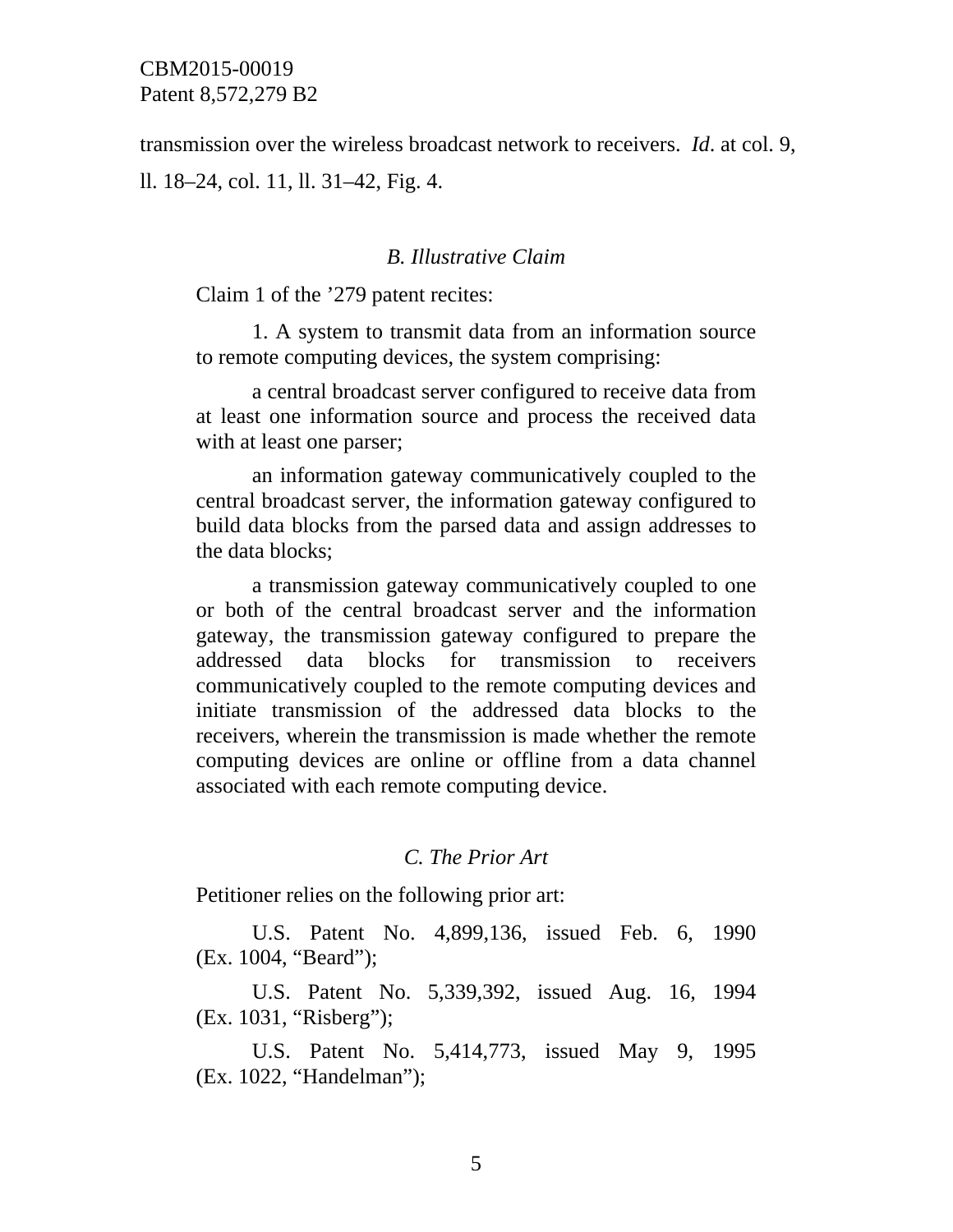U.S. Patent No. 5,418,524, issued May 23, 1995 (Ex. 1006, "Fennell");

International Patent Application Publication No. WO 94/08419, published Apr. 14, 1994 (Ex. 1009, "Kane");

International Patent Application Publication No. WO 95/17062, published June 22, 1995 (Ex. 1021, "Pettus");

David K. Gifford *et al*., *The Application of Digital Broadcast Communication to Large Scale Information Systems*, SAC-3 IEEE J. ON SELECTED AREAS COMM. 457–67 (May 1985) (Ex. 1007, "Gifford");

Sara Parker, *Windows cc:Mail Shines at Multiple Document Handling*, PC MAGAZINE, July 1991, at 49 (Ex. 1016, "Parker");

Angela Gunn, *Wireless Communications: Connecting Over the Airwaves*, PC MAGAZINE, Aug. 1993, at 359–84 (Ex. 1017, "Gunn");

George H. Forman & John Zahorjan, *The Challenges of Mobile Computing*, 1994 COMPUTER 38–47 (Ex. 1034, "Forman");

Douglas Comer & Vincent Russo, *Using ATM for a Campus-Scale Wireless Internet*, 1995 WORKSHOP ON MOBILE COMPUTING SYSTEMS AND APPLICATIONS 75–79 (Ex. 1051, "Comer");

David Maltz & Kate Ehrlich, *Pointing The Way: Active Collaborative Filtering*, 1995 CHI '95 MOSAIC OF CREATIVITY 202–209 (Ex. 1062, "Maltz"); and

Steve Harris, *Internet: A Plague that Travels by Post; Easy to Do and Often Tricky to Trace, Spamming is Sweeping the Net*, THE GUARDIAN (LONDON), July 6, 1995, at 4 (Ex. 1005, "Harris").

Petitioner also relies on the following materials, which Petitioner contends are evidence of a publicly disclosed prior art system referred to by

Petitioner as the "Dartmouth System":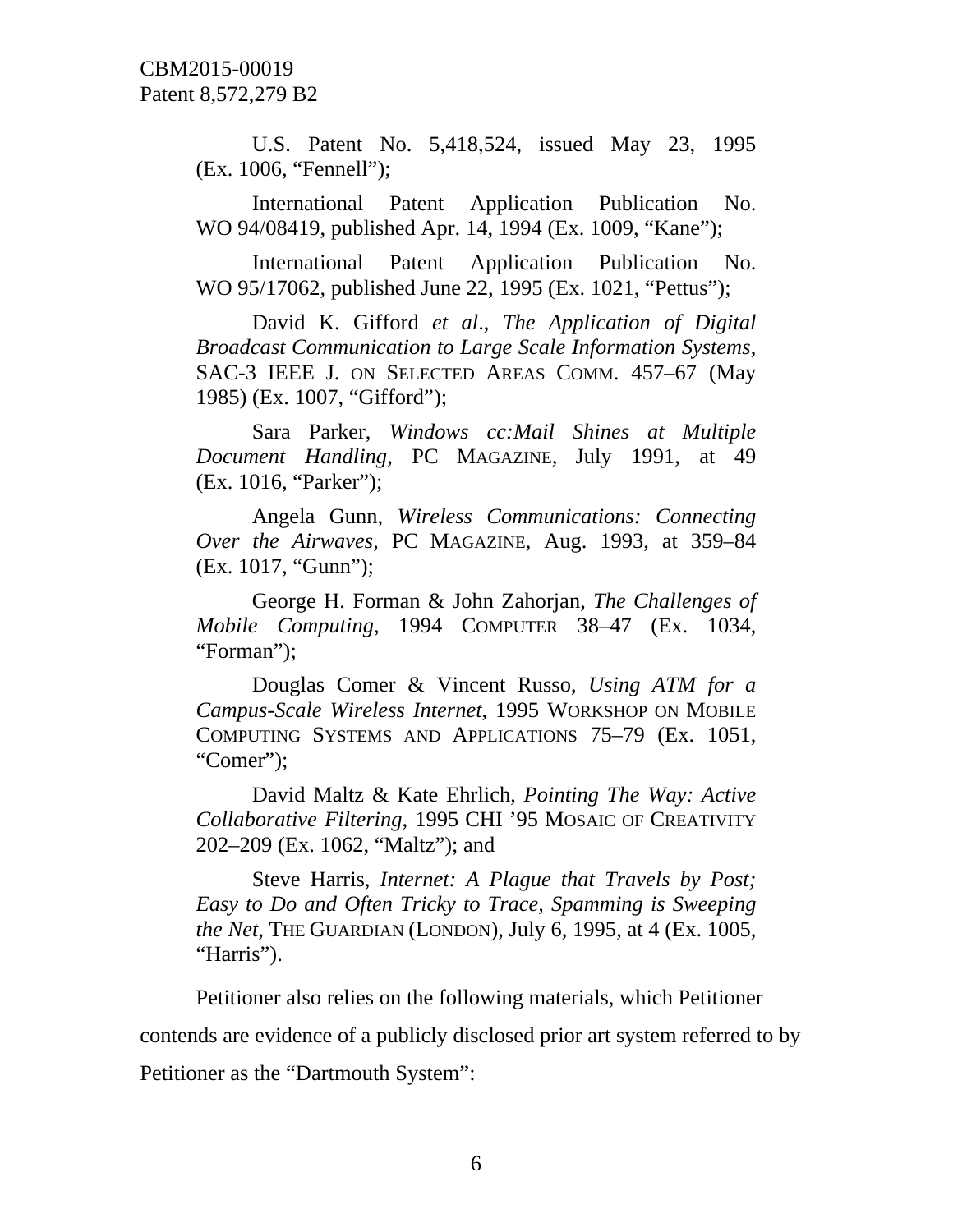$\overline{a}$ 

Stephen Campbell, *Campus Email for Everyone: Making It Work in Real Life*, PROC. 1994 SANS III CONFERENCE: THE THIRD ANNUAL SYSTEM ADMINISTRATION, NETWORKING, AND SECURITY CONFERENCE 23–38 (Ex. 1011);

Declaration of James Matthews (Ex. 1010); and

Source code files (Exs. 1012–1015).

### *D. The Asserted Grounds*

Petitioner challenges claims 1–4, 6–11, 13–21, 24, 27–35, 37, 38, 42,

43, 47–49, 54, 55, 62, and 63 of the '279 patent on the following grounds:<sup>2</sup>

| Reference(s)                            | <b>Basis</b>          | $Claim(s)$ Challenged                                                          |
|-----------------------------------------|-----------------------|--------------------------------------------------------------------------------|
| N/A                                     | 35 U.S.C. § 101       | $1-4, 6-11, 13-21, 24,$<br>27–35, 37, 38, 42, 43,<br>47-49, 54, 55, 62, and 63 |
| Dartmouth System                        | 35 U.S.C. $\S$ 102(a) | $1, 2, 6$ -11, 13, 14, 16, 20,<br>24, 29, 35, 42, 43, 47–49,<br>54, and 63     |
| Dartmouth System                        | 35 U.S.C. § 103(a)    | $1, 2, 6$ -11, 13, 14, 16, 20,<br>24, 29, 35, 42, 43, 47–49,<br>54, and 63     |
| Dartmouth System<br>and Gunn            | 35 U.S.C. § 103(a)    | 3, 4, 30, 31, 33, 37, and<br>38                                                |
| Dartmouth System<br>and Beard           | 35 U.S.C. § 103(a)    | 15 and 18                                                                      |
| Dartmouth System,<br>Beard, and Risberg | 35 U.S.C. $\S$ 103(a) | 17                                                                             |
| Dartmouth System,<br>Beard, and Harris  | 35 U.S.C. $\S$ 103(a) | 19                                                                             |

 $2^{2}$  As explained above, we do not consider any grounds challenging claims 19, 24, 27, 33, and 34, which Patent Owner statutorily disclaimed. *See* 37 C.F.R. § 42.207(e).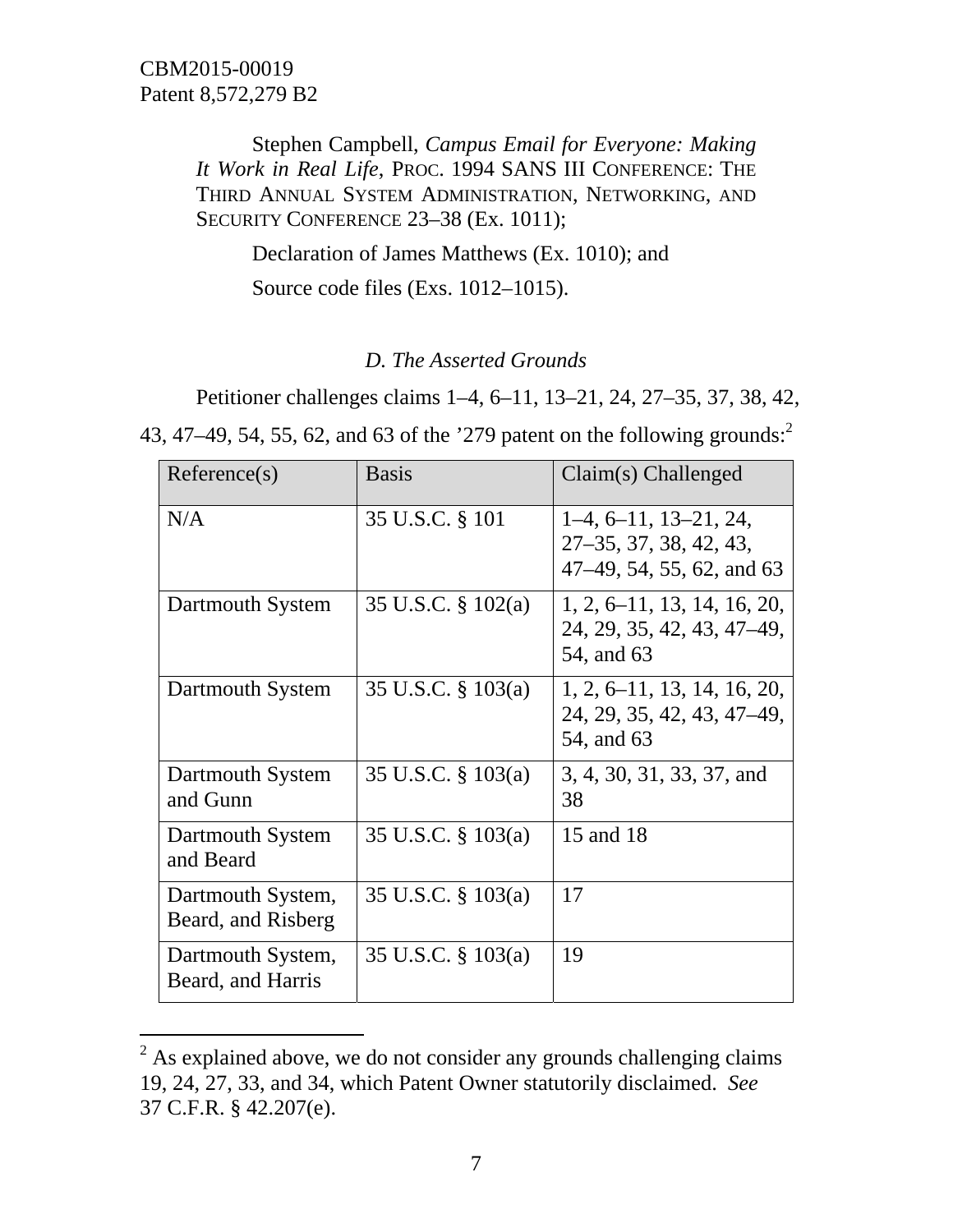| Reference(s)                                     | <b>Basis</b>       | Claim(s) Challenged                                 |
|--------------------------------------------------|--------------------|-----------------------------------------------------|
| Dartmouth System<br>and Comer                    | 35 U.S.C. § 103(a) | 21 and 55                                           |
| Dartmouth System<br>and Harris                   | 35 U.S.C. § 103(a) | 27                                                  |
| Dartmouth System<br>and Fennell                  | 35 U.S.C. § 103(a) | 28 and 62                                           |
| Dartmouth System,<br>Gunn, and Beard             | 35 U.S.C. § 103(a) | 32                                                  |
| Dartmouth System,<br>Gunn, and Harris            | 35 U.S.C. § 103(a) | 34                                                  |
| Kane, Gifford, and<br>Maltz                      | 35 U.S.C. § 103(a) | $1-4, 8, 20, 24, 29, 35, 37,$<br>38, 42, 54, and 63 |
| Kane, Gifford,<br>Maltz, and Pettus              | 35 U.S.C. § 103(a) | 6, 7, 30, and 33                                    |
| Kane, Gifford,<br>Maltz, and Beard               | 35 U.S.C. § 103(a) | 9, 10, 14–16, 18, 43, 48,<br>and 49                 |
| Kane, Gifford,<br>Maltz, and Parker              | 35 U.S.C. § 103(a) | 11, 13, 43, and 47                                  |
| Kane, Gifford,<br>Maltz, Beard, and<br>Risberg   | 35 U.S.C. § 103(a) | 17                                                  |
| Kane, Gifford,<br>Maltz, Beard, and<br>Handelman | 35 U.S.C. § 103(a) | 19                                                  |
| Kane, Gifford,<br>Maltz, Beard, and<br>Forman    | 35 U.S.C. § 103(a) | 21 and 55                                           |
| Kane, Gifford,<br>Maltz, and<br>Handelman        | 35 U.S.C. § 103(a) | 27                                                  |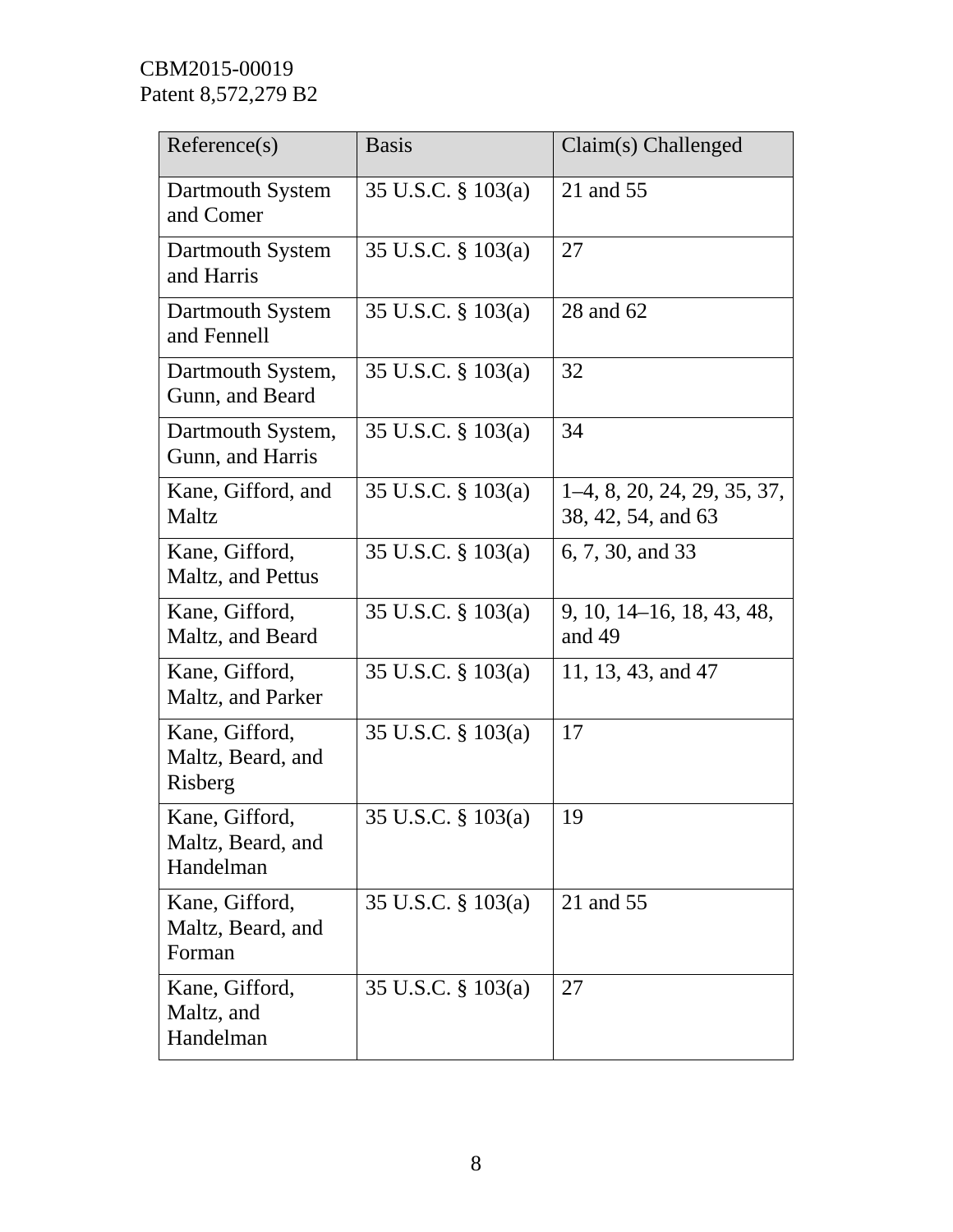| Reference(s)                                         | <b>Basis</b>       | $Claim(s)$ Challenged |
|------------------------------------------------------|--------------------|-----------------------|
| Kane, Gifford,<br>Maltz, and Fennell                 | 35 U.S.C. § 103(a) | 28 and 62             |
| Kane, Gifford,<br>Maltz, Pettus, and<br><b>Beard</b> | 35 U.S.C. § 103(a) | 31 and 32             |
| Kane, Gifford,<br>Maltz, Pettus, and<br>Handelman    | 35 U.S.C. § 103(a) | 34                    |

### II. DISCUSSION

Section 18 of the Leahy-Smith America Invents Act, Pub. L. No. 112-29, 125 Stat. 284 (2011) ("AIA"), provides for the creation of a transitional program for reviewing covered business method patents, and limits reviews to persons or their privies that have been sued or charged with infringement of a "covered business method patent," which does not include patents for "technological inventions." AIA §§ 18(a)(1)(B), 18(d)(1); *see* 37 C.F.R. § 42.302. Petitioner bears the burden of demonstrating that the '279 patent is a covered business method patent. *See* 37 C.F.R. § 42.304(a). For the reasons explained below, Petitioner has not demonstrated that the '279 patent is a covered business method patent.

A "covered business method patent" is "a patent that *claims* a method or corresponding apparatus for performing data processing or other operations used in the practice, administration, or management of a financial product or service, except that the term does not include patents for technological inventions." AIA § 18(d)(1) (emphasis added); *see* 37 C.F.R. § 42.301(a). In promulgating rules for covered business method patent reviews, the Office considered the legislative intent and history behind the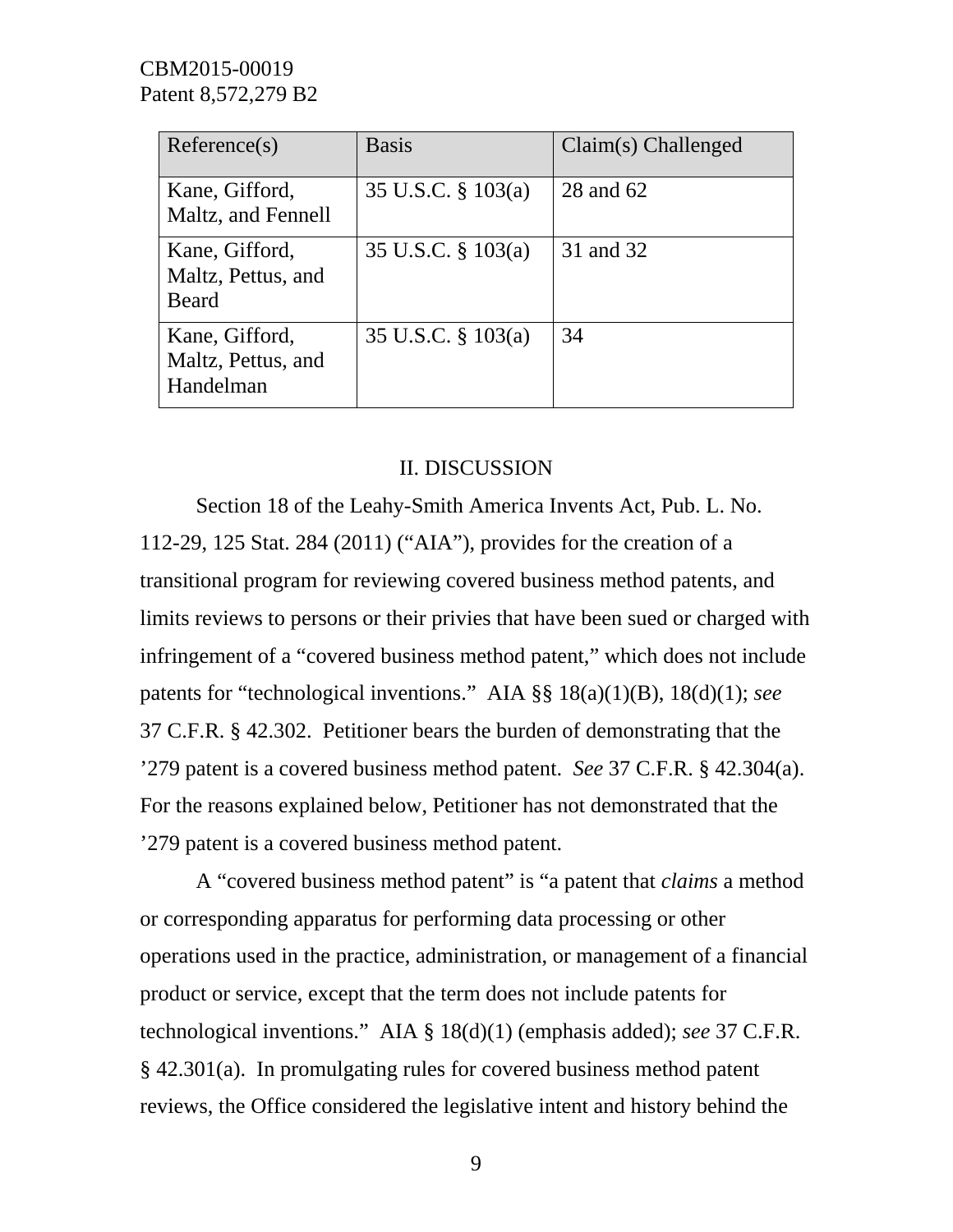AIA's definition of "covered business method patent." *See* Transitional Program for Covered Business Method Patents—Definitions of Covered Business Method Patent and Technological Invention; Final Rule, 77 Fed. Reg. 48,734, 48,735–36 (Aug. 14, 2012). The "legislative history explains that the definition of covered business method patent was drafted to encompass patents '*claiming* activities that are financial in nature, incidental to a financial activity or complementary to a financial activity.'" *Id*. at 48,735 (emphasis added) (citing 157 Cong. Rec. S5432 (daily ed. Sept. 8, 2011) (statement of Sen. Schumer)). When determining whether a patent is eligible for covered business method patent review, the focus is on "what the patent claims." *Id*. at 48,736. A patent need have only one claim directed to a covered business method to be eligible for review. *Id*.

Petitioner cites two claims of the '279 patent in support of its argument that the '279 patent is a covered business method patent: claims 1 and 24. Pet. 5–7.

### *Claim 1*

With respect to claim 1, Petitioner contends that the claim "'encompasses a method used in the management of a financial product or service—that is, the disclosure of stock quotes and lotto results,'" citing a prior decision in Case CBM2014-00054 holding that U.S. Patent No. 7,035,914 B1 ("the '914 patent"), a parent of the '279 patent, was a covered business method patent. Pet. 6–7 (citing *Google Inc. v. SimpleAir, Inc.*, CBM2014-00054, slip op. at 5–6 (PTAB May 13, 2014) (Paper 19)). According to Petitioner, the claims of the '279 patent "overlap significantly" with the claims of the '914 patent, and are "used in financial services." *Id*.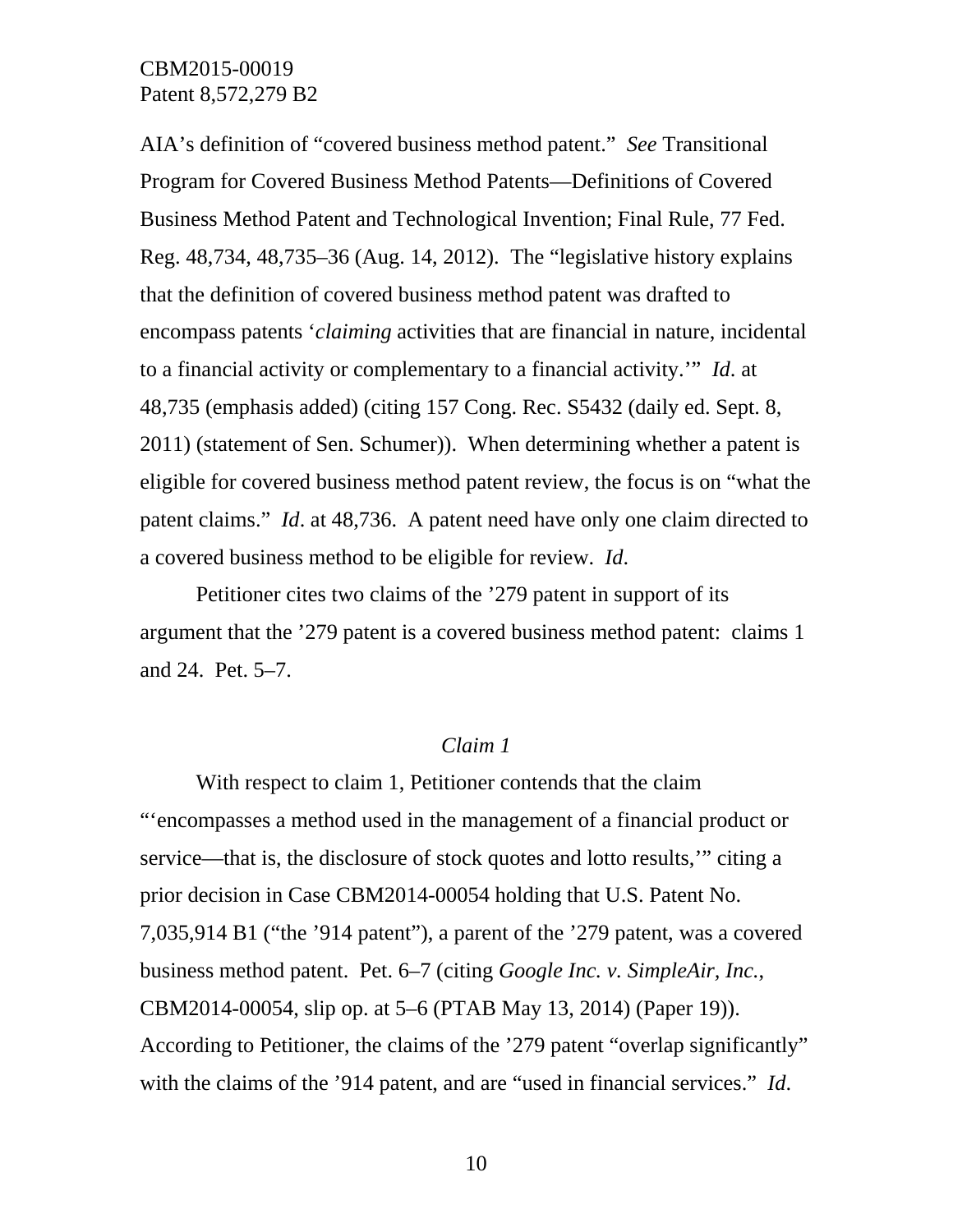Petitioner, however, provides no analysis of the language of claim 1 or explanation as to why the particular language of claim 1 recites an apparatus for performing data processing or other operations used in the practice, administration, or management of a financial product or service, as required by  $\S$  18(d)(1) of the AIA. As explained above, the focus of the "covered business method patent" inquiry is on the claims. Although claim 1 of the '279 patent has some terms in common with various claims of the '914 patent, it is not identical to any claim of the '914 patent. They are different patents with different claims. Merely stating that claim 1 overlaps with claims of the '914 patent, particularly without explaining how the claims overlap or even specifying what claims of the '914 patent overlap, is insufficient for Petitioner to meet its burden. Further, to the extent Petitioner is attempting to rely on arguments it made for eligibility of the '914 patent in the prior proceeding, such arguments cannot be incorporated by reference in its Petition in this proceeding. *See* 37 C.F.R. § 42.6(a)(3) ("Arguments must not be incorporated by reference from one document into another document.").

Petitioner also argues that the Specification of the '279 patent discloses data feeds that may include "stock quotes" or "lotto," parsed by a "stock quote parser" or "lotto parser," and that the '279 patent "contemplates notification of financial news stories and pay-per-view events." Pet. 6–7 (citing Ex. 1001, col. 8, ll. 11–13, 16–24, col. 20, ll. 21–28, 35–50, col. 28, l. 40, Fig. 2) (emphasis omitted). Petitioner, however, does not explain any relationship between the cited portions of the Specification and the specific language of claim 1, which is the focus of our inquiry. Again, Petitioner fails to show how the '279 patent *claims* an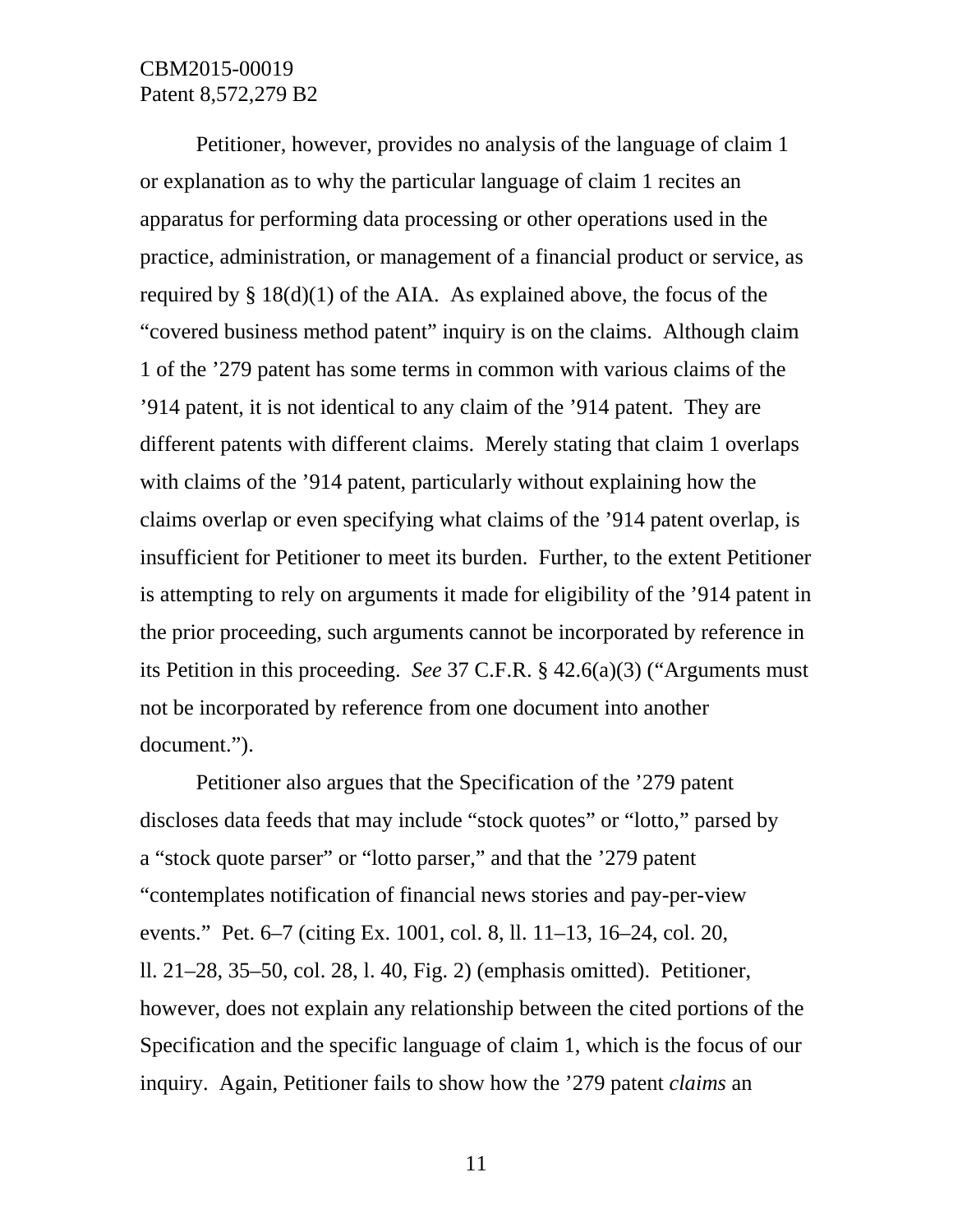apparatus for performing data processing or other operations used in the practice, administration, or management of a financial product or service.

Further, we find persuasive Patent Owner's argument that claim 1 recites only generic, context-neutral "data," without any language relating to a financial product or service. *See* Prelim. Resp. 15–34 (citing a statement in the legislative history of the AIA that  $\S 18(d)(1)$  is not intended to cover "technologies common in business environments across sectors and that have no particular relation to the financial services sector, such as computers, communications networks, and business software," 157 Cong. Rec. S5441 (daily ed. Sept. 8, 2011) (statement of Sen. Leahy)). Claim 1 recites a central broadcast server configured to receive "data" from an information source and process the received data with "at least one parser," an information gateway configured to build "data blocks" from the parsed data and assign addresses to the data blocks, and a transmission gateway configured to initiate transmission of the addressed data blocks to receivers. Claim 1, though, never specifies the type or nature of the "data." This broad scope is reflected in the Specification, which describes numerous examples of data feeds and contemplates the use of any type of data and parser:

[I]nformation sources 12 provide data feeds to the central broadcast server 34 which performs selection, scheduling and addressing 28. In particular, real time data feeds from the Internet 13 in the information source 12 are provided to a network of servers 33 in the central broadcast server 34, such as the FTP server 102 and the SMTP server 104 illustrated in FIG. 2. The *data, which can include but is not limited to stock quotes, weather, lotto, E-mail, etc.* is then respectively parsed by parsers, such as the stock quote parser 106, weather parser 108, lotto parser 110 and mail parser 112, and then transmitted to the content manager 114 located in the central broadcast server 34. . . . *The present invention is not limited to the*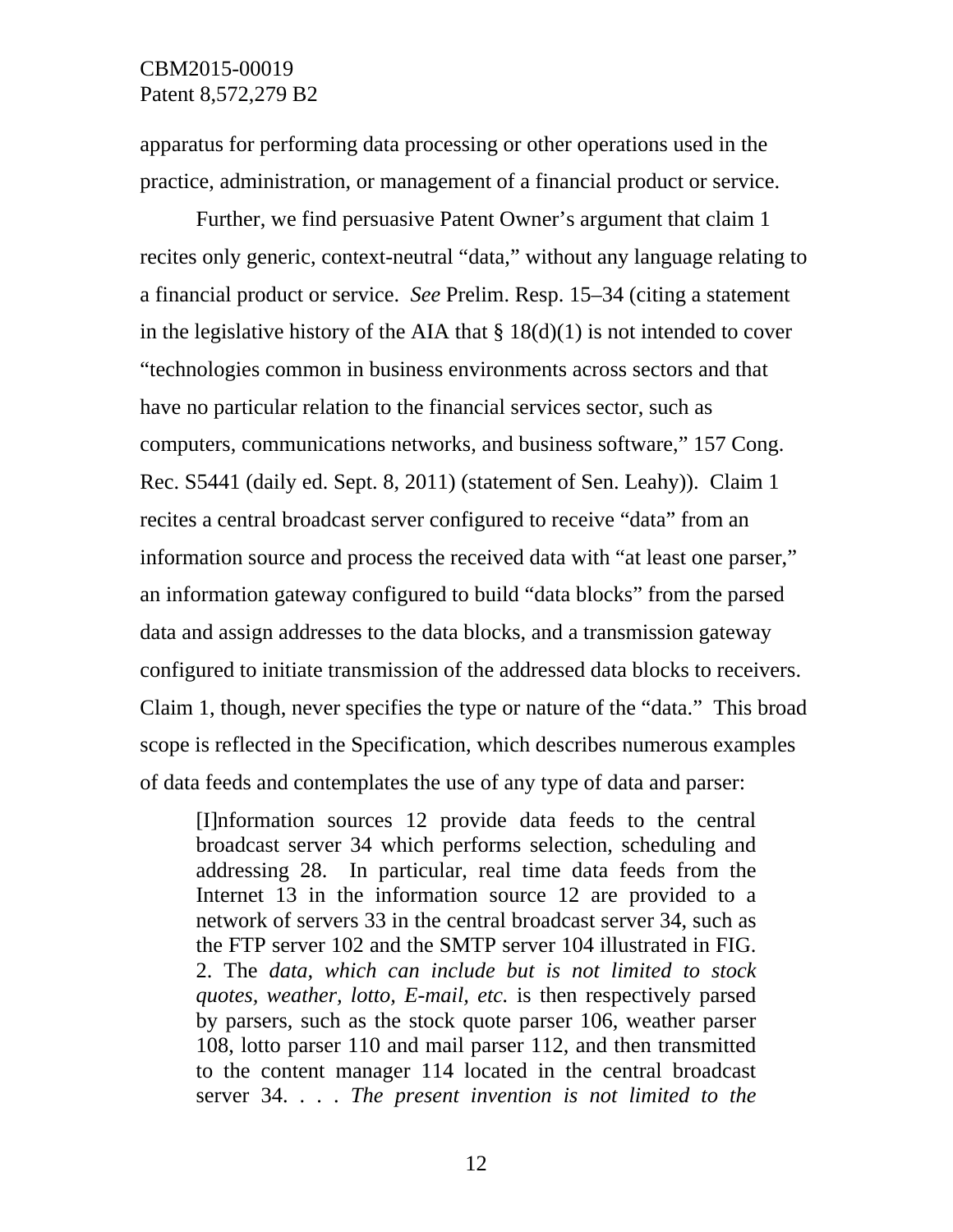*information sources or parsers described herein. Rather, any type of information source and corresponding parser may be used.*

Ex. 1001, col. 8, ll. 9–28 (emphasis added); *see also id*. at col. 7, l. 66–col. 8, l. 3, col. 12, ll. 10–14 (describing the use of any type of data).

Other panels of the Board have found patents not to meet the definition of "covered business method patent" in similar circumstances. *See, e.g.*, *Sega of Am., Inc. v. Uniloc USA, Inc.*, CBM2014-00183, slip op. at 11–13 (PTAB Mar. 10, 2015) (Paper 11) (claims were "directed to technology that restricts the use of software" where the software had "no particular relationship to a financial product or service"); *Salesforce.com, Inc. v. Applications in Internet Time LLC*, CBM2014-00162, slip op. at 9–10 (PTAB Feb. 2, 2015) (Paper 11) (patent specification referred to "banking, financial and securities activities" as "part of a long list of regulated industries . . . that use business software and could benefit from the invention"); *J.P. Morgan Chase & Co. v. Intellectual Ventures II LLC*, CBM2014-00160, slip op. at 6–12 (PTAB Jan. 29, 2015) (Paper 11) (claims pertaining to secure electronic communications had "general utility not limited or specific to any application"); *PNC Fin. Servs. Group, Inc. v. Intellectual Ventures I LLC*, CBM2014-00032, slip op. at 6–15 (PTAB May 22, 2014) (Paper 13) (claims described "software systems that have general utility not specific to any application"). We likewise conclude that Petitioner's arguments regarding claim 1 and the Specification do not establish that the '279 patent claims an apparatus for performing data processing or other operations used in the practice, administration, or management of a financial product or service.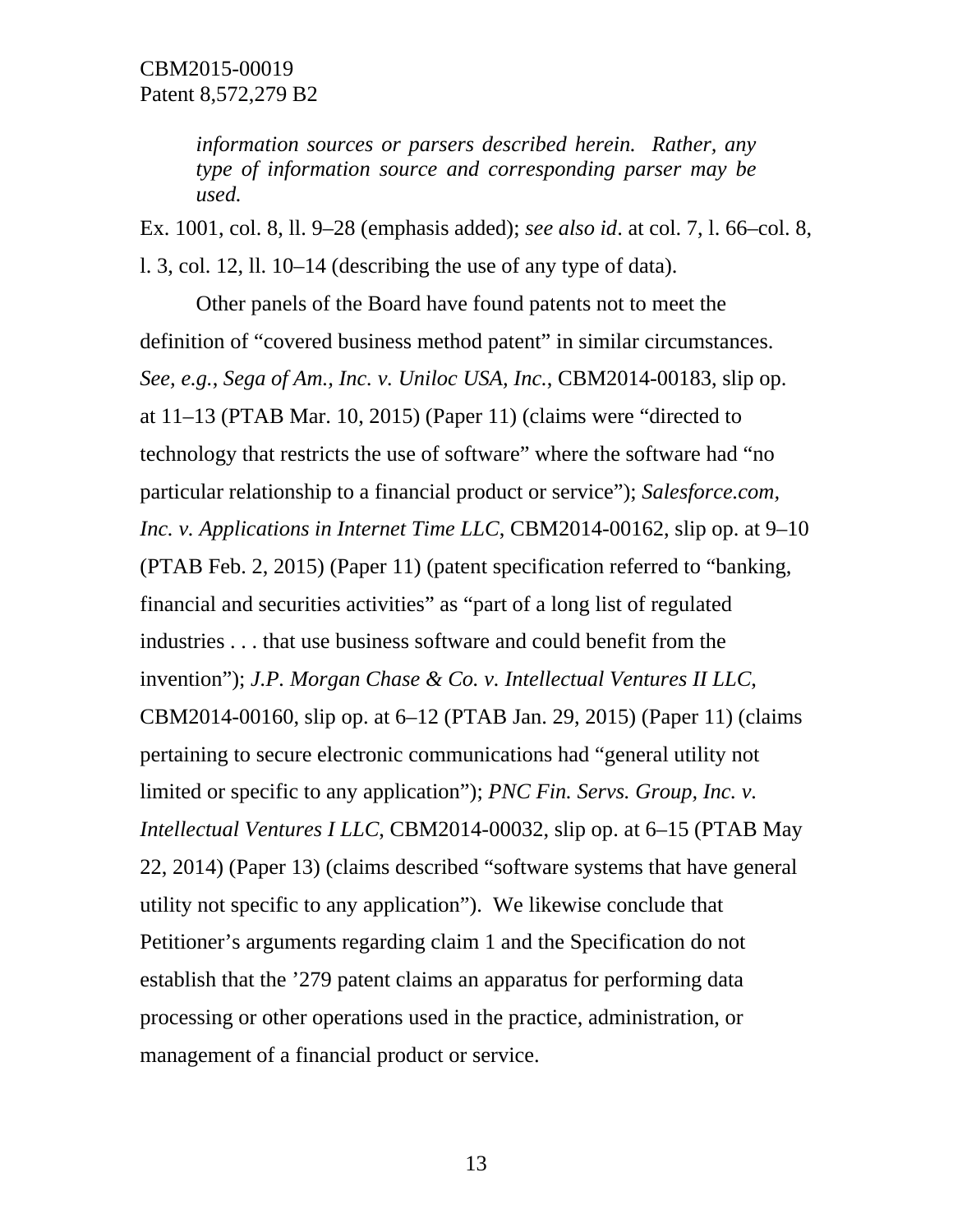### *Claim 24*

With respect to claim 24, Petitioner points to the claim's recitation that "the transmitted data comprises information relating to at least one of news, sports, financial markets, weather, an online chat, and/or an online forum." *See* Pet. 7. Patent Owner, however, statutorily disclaimed claim 24, along with other dependent claims reciting the same limitation, pursuant to 35 U.S.C. § 253(a) and 37 C.F.R. § 1.321(a). *See* Prelim. Resp. 25–26; Ex. 2005. Accordingly, we treat the '279 patent as though claim 24 never existed. *See Vectra Fitness, Inc. v. TWNK Corp.*, 162 F.3d 1379, 1383 (Fed. Cir. 1998) ("This court has interpreted the term 'considered as part of the original patent' in section 253 to mean that the patent is treated as though the disclaimed claims never existed."); *Guinn v. Kopf*, 96 F.3d 1419, 1422 (Fed. Cir. 1996) ("A statutory disclaimer under 35 U.S.C. § 253 has the effect of canceling the claims from the patent and the patent is viewed as though the disclaimed claims had never existed in the patent."); *see also Genetics Inst., LLC v. Novartis Vaccines & Diagnostics, Inc.*, 655 F.3d 1291, 1299 (Fed. Cir. 2011) (holding that the Board's interference jurisdiction under 35 U.S.C. § 291 required "the existence of an interference, and a claim that 'never existed' [due to a statutory disclaimer] cannot form the basis for an interference"). Petitioner's argument regarding claim 24, therefore, is not persuasive.

For the foregoing reasons, based on the present record and particular facts of this proceeding, we determine that the information presented in the Petition does not establish that the '279 patent qualifies as a "covered business method patent" under § 18(d)(1) of the AIA. Therefore, we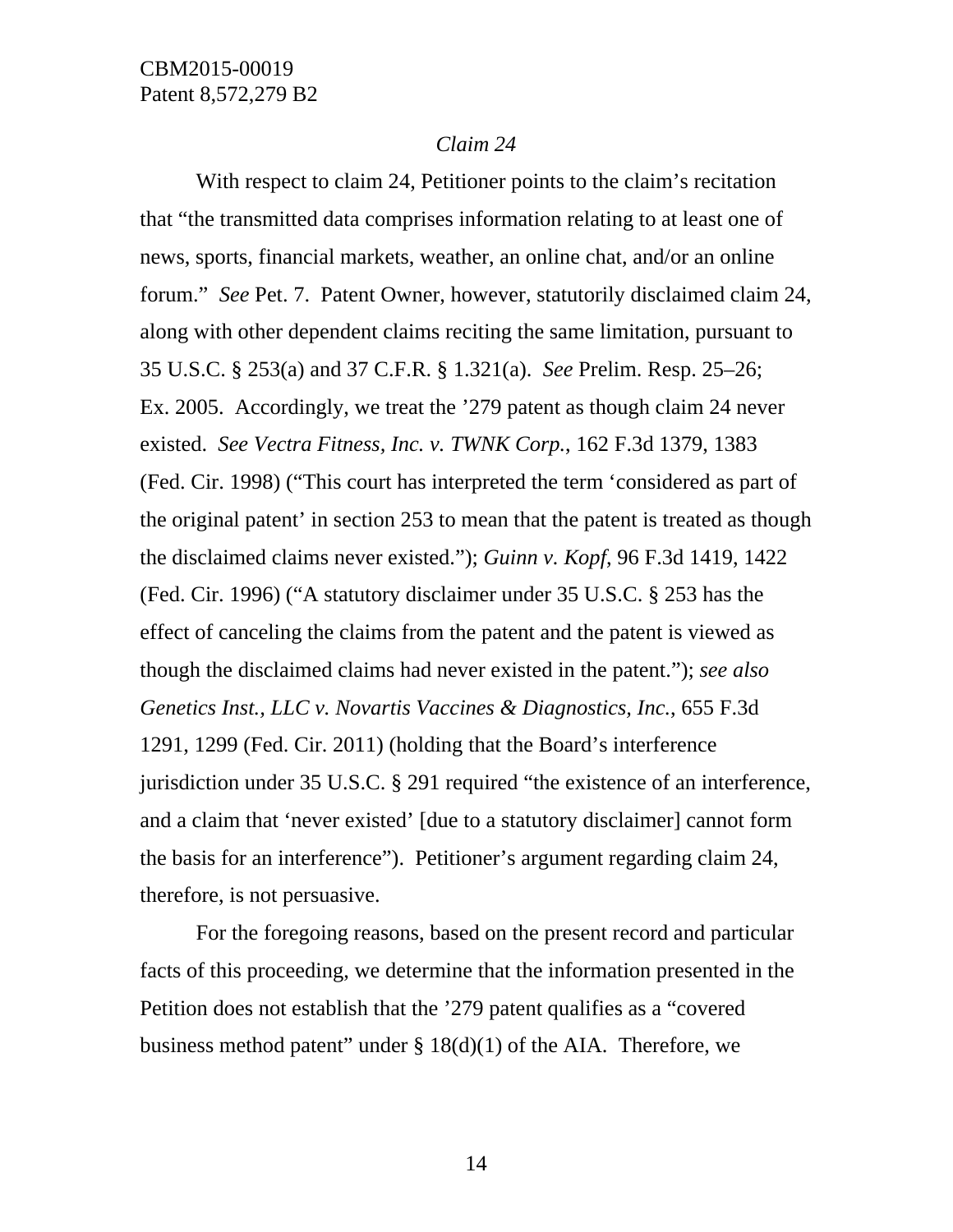do not institute a covered business method patent review on any of the asserted grounds as to any of the challenged claims.

# III. ORDER

In consideration of the foregoing, it is hereby:

ORDERED that the Petition is denied as to all challenged claims of the '279 patent.